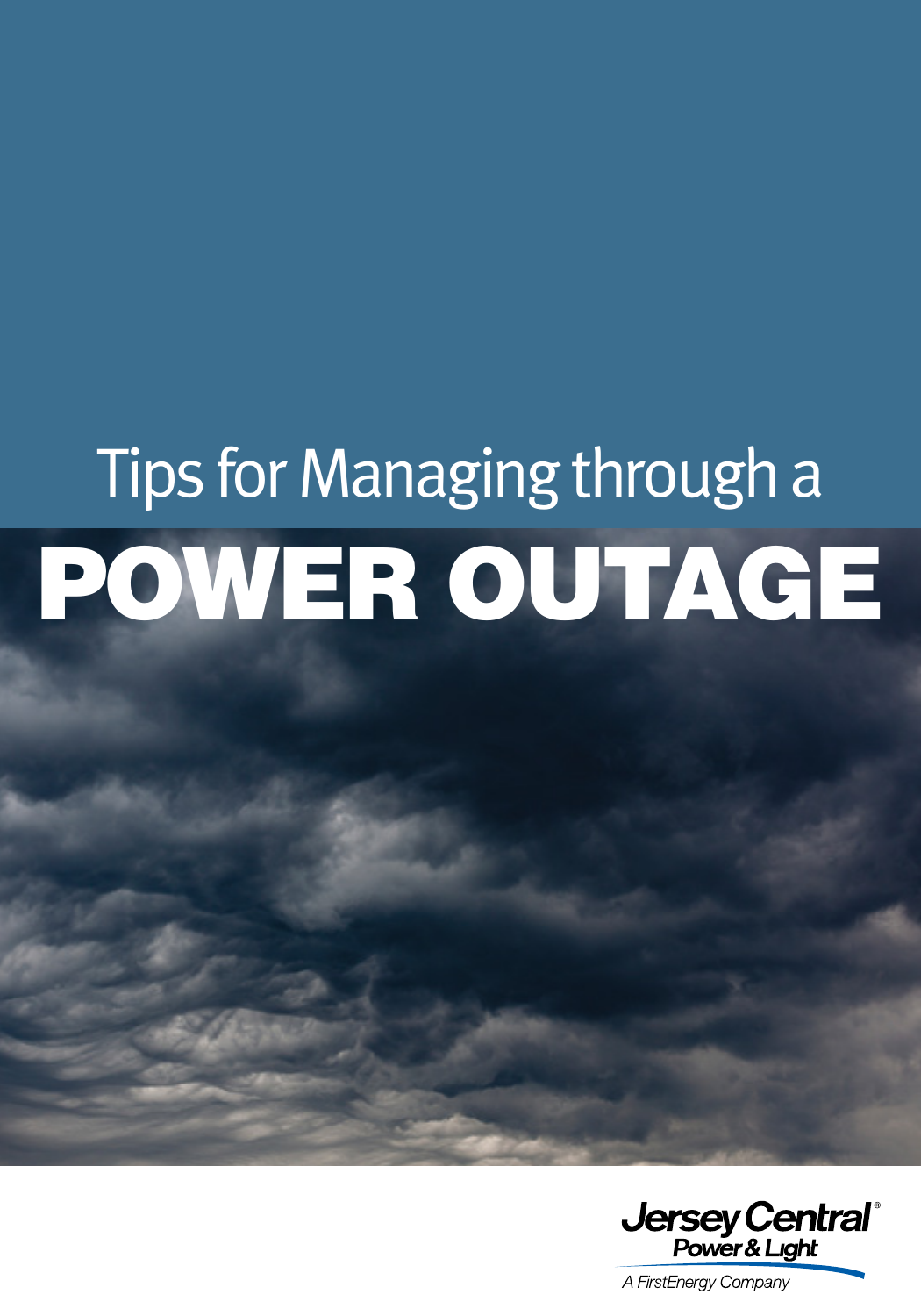## **Safety Information**

- Stay away from downed power lines and anything touching them.
- If you see a wire down, call us at **1-888-LIGHTSS (544-4877)** or local police or fire. Don't report a line down unless you see one. Responding to false reports of downed power lines holds up our service restoration efforts.
- Never use your stove, gas grill or a heater designed for outdoor use to heat your home.
- Never use candles around pets or small children.
- •Visit our website at **www.jcp-l.com** for outage maps and other useful information.

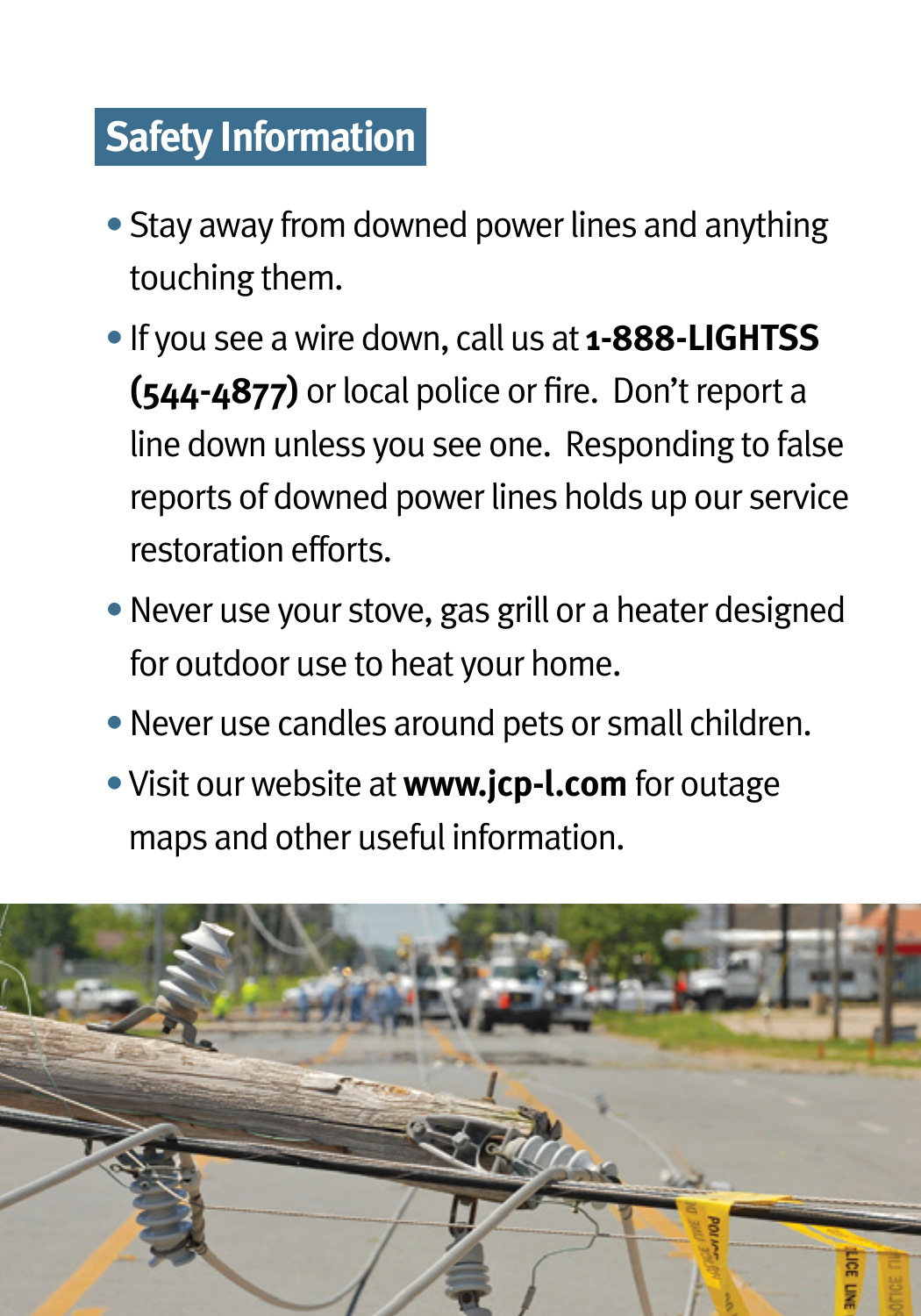## **Generator Safety**

- Never connect a generator directly to your home's electrical system without isolating it from the power lines. This should be done by a qualified electrician.
- Improperly connecting a generator could create a safety hazard in your home and for our workers.
- Follow manufacturer's instructions when using a home generator.

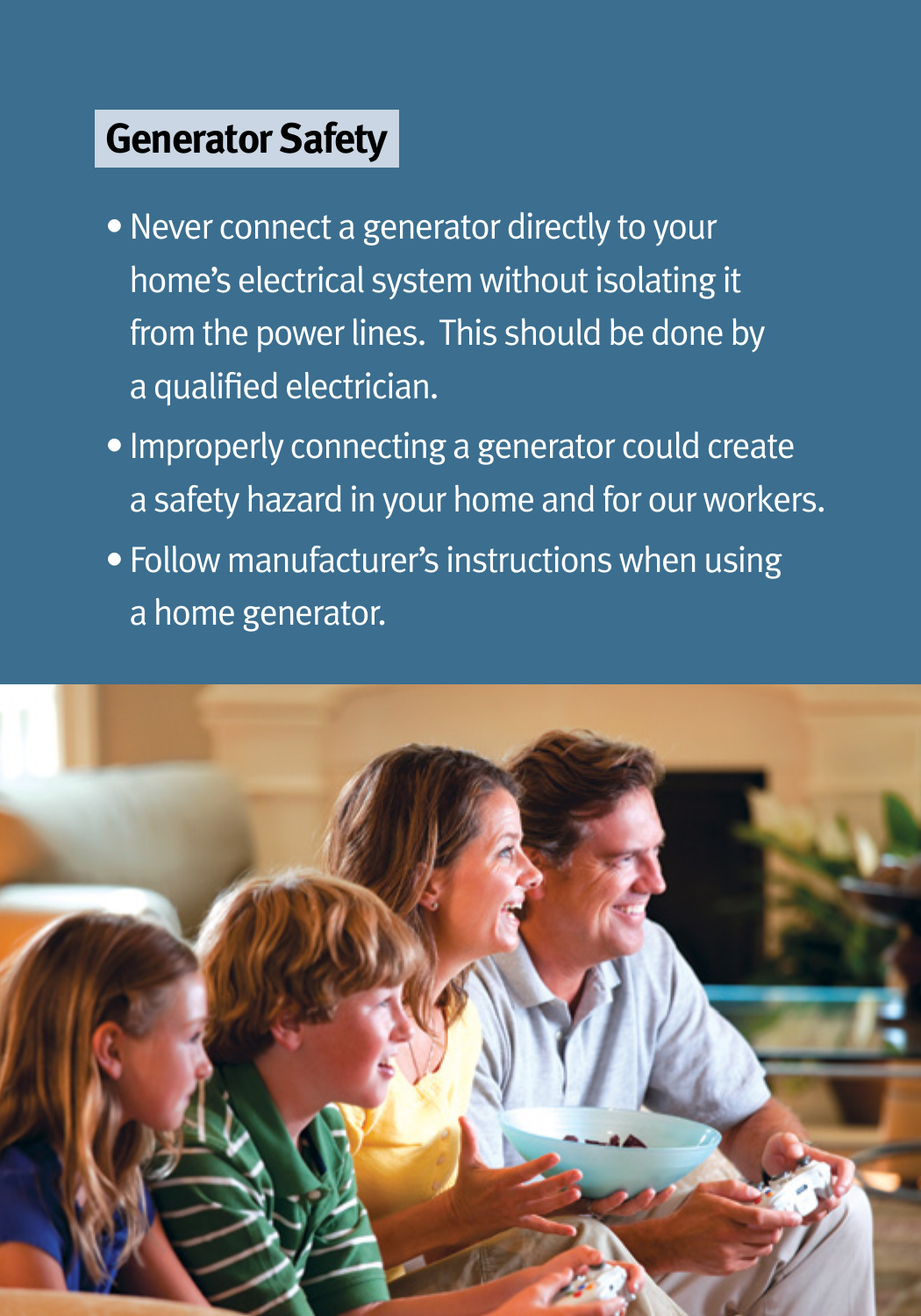### **Restoring Your Service**

- •We secure any known hazards first (downed wires, for example) – usually by sending out Hazard Responders to keep the area clear. They are not trained to make repairs. They are there to help keep the public safe until repairs can be made.
- We give priority to hospitals, police and fire departments and other critical facilities.
- First, we repair transmission lines and substations that supply power to the local system.
- Then we make repairs that restore the largest number of customers – this is the fastest way to restore all customers.
- We understand that customers with well water face additional challenges when the power is out. We recommend stocking up on drinking water and filling bathtubs with water in advance of a storm. Also, check with local media for information on shelters and free ice and water distribution.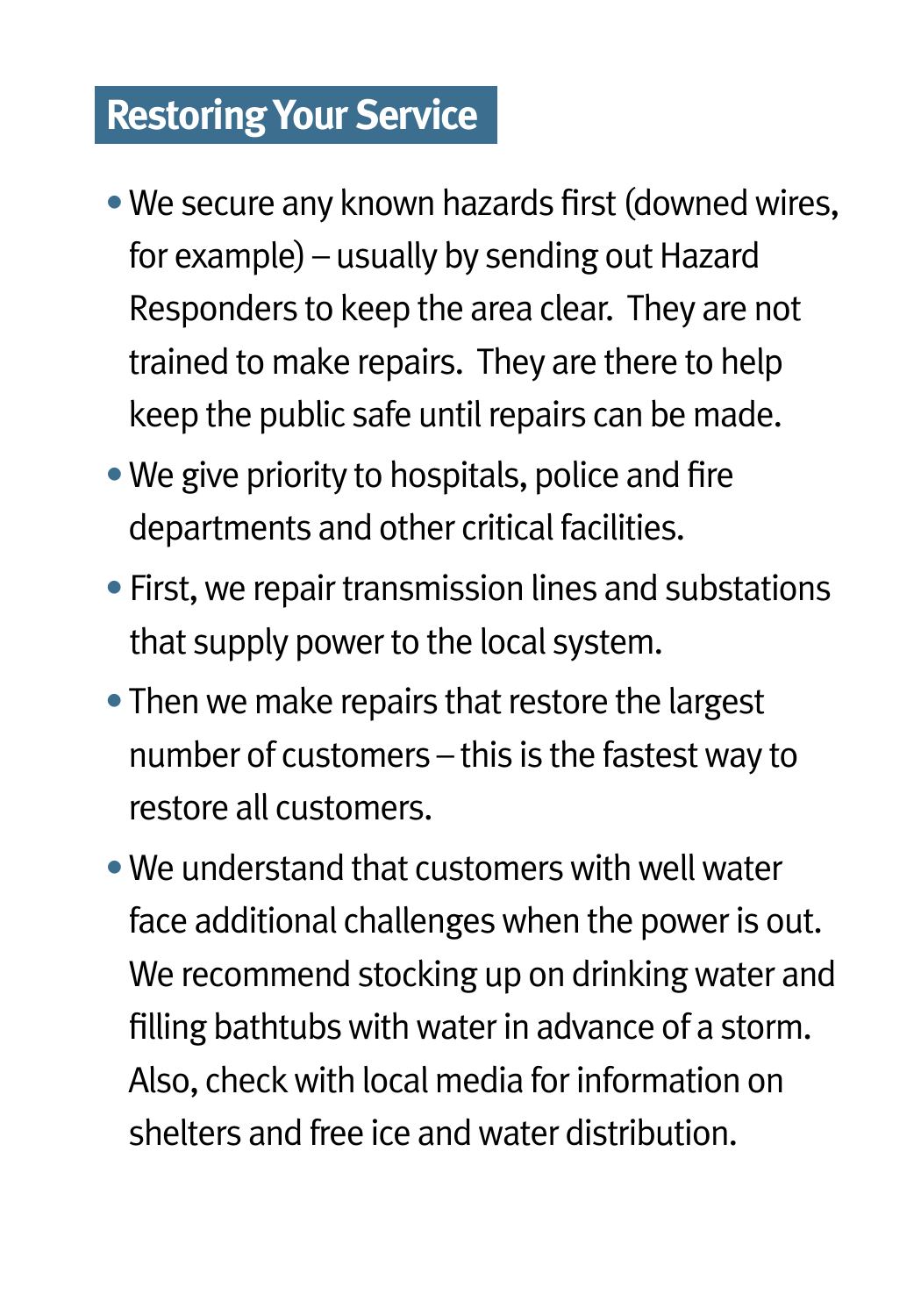

### **Partial Restoration**

- In a major storm, we often will make temporary repairs – cutting a wire, opening a circuit, replacing a fuse – to make an area safe and restore power to as many customers on that circuit as possible before returning to complete the work.
- This helps us assess the damage and prioritize our work.
- If our crews leave your area to make temporary repairs elsewhere, be assured they will return to complete the work.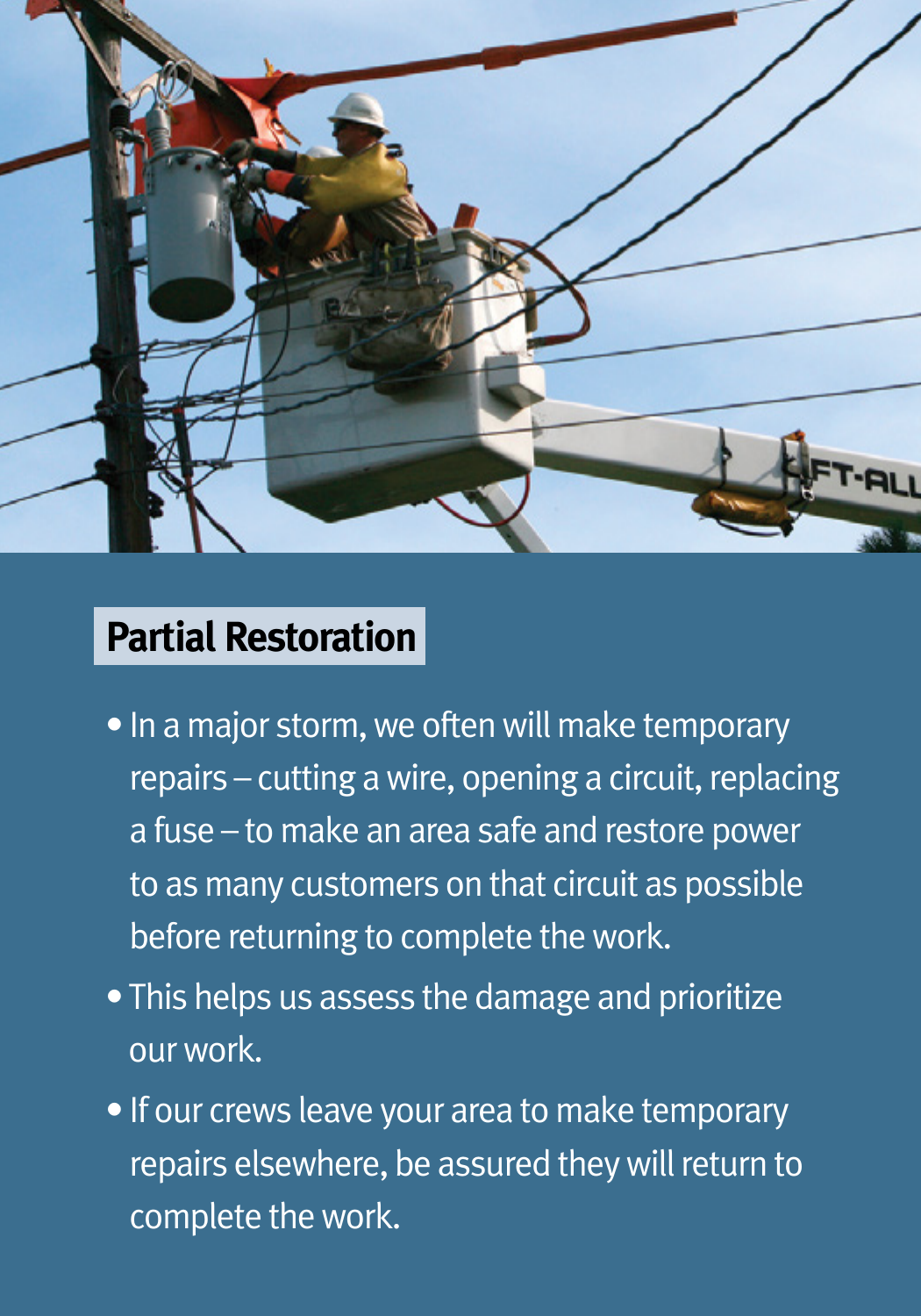## **Reporting an Outage**

If your power is out, please report it to us. This can help us pinpoint damage and restore power more quickly. You can report your outage several ways:

- Call us at **888-LIGHTSS (888-544-4877).**
- •Visit us online at **www.jcp-l.com**
- •Download our JCP&L smartphone app
- Text **OUT** to **544487** (LIGHTS); If you aren't enrolled, text **REG** to **544487** to get started.
- Report an outage on Facebook at **www.facebook.com/JCPandL**

For outage assistance and safety tips, visit: **www.firstenergycorp.com/storminfo.**

For more information on our communication tools, visit: **www.firstenergycorp.com/connect.**

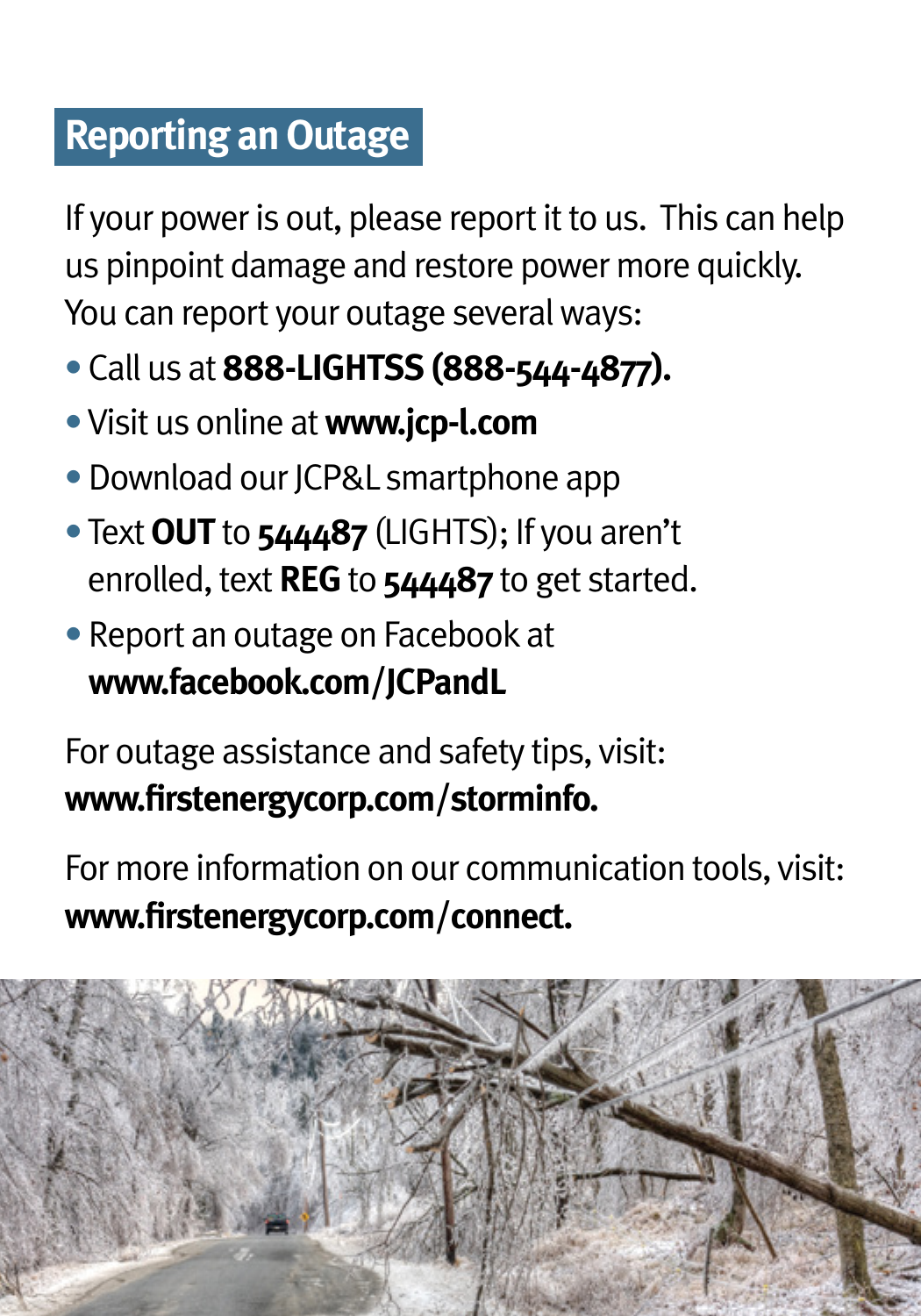

## **Customer "Call Backs"**

- In a major storm, the electrical system often is damaged in thousands of locations. More than one repair may be needed to restore your service.
- We will call you once we've made repairs needed to restore your electric service. You can let us know if you're still without power. If so, it's often a problem with the line directly connected to your home.